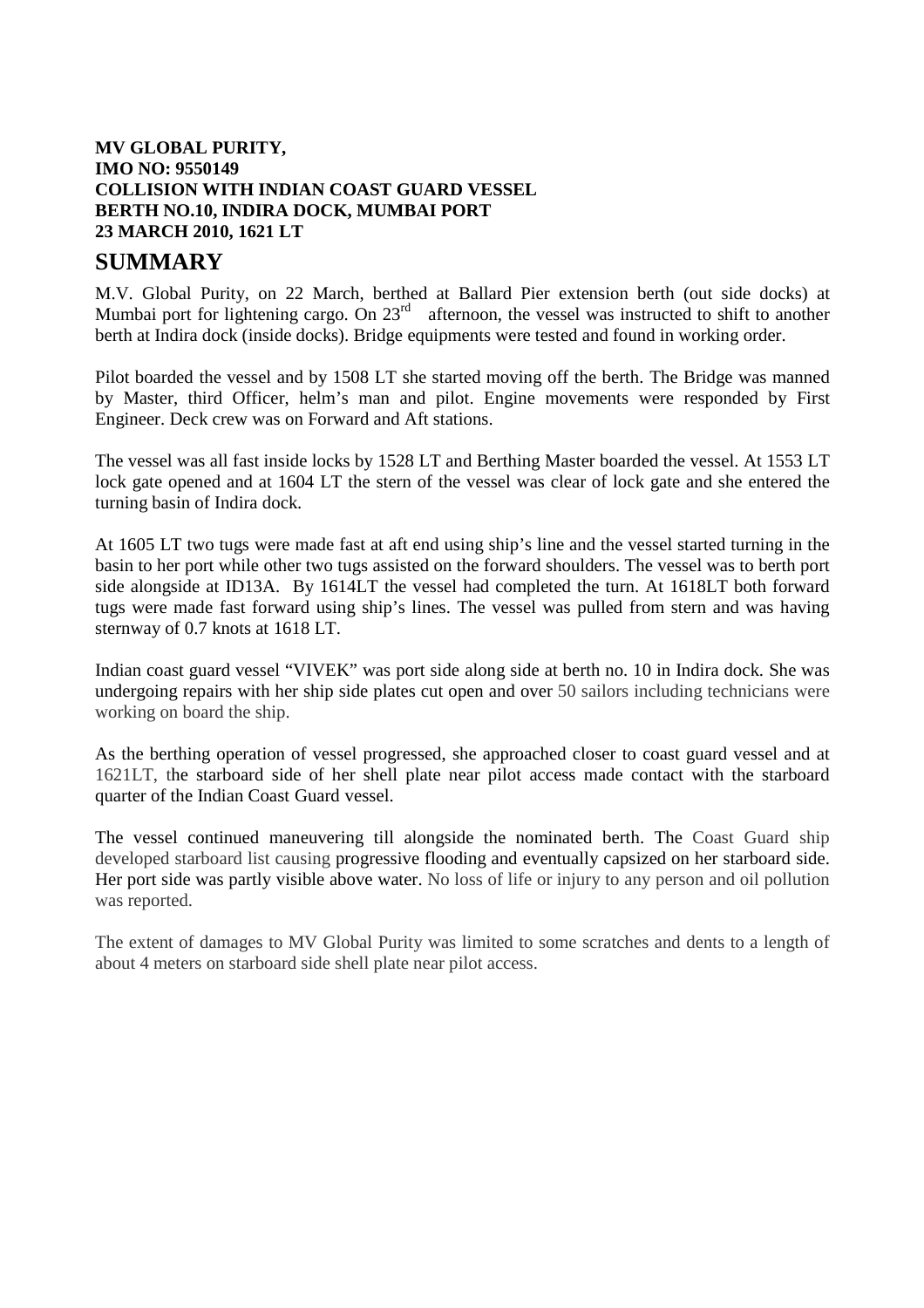**SKETCH A:** Indira dock basin – Positions and headings of M.V. Global Purity and timings are LT (Local time). Scale: 1cm = 36.66meter

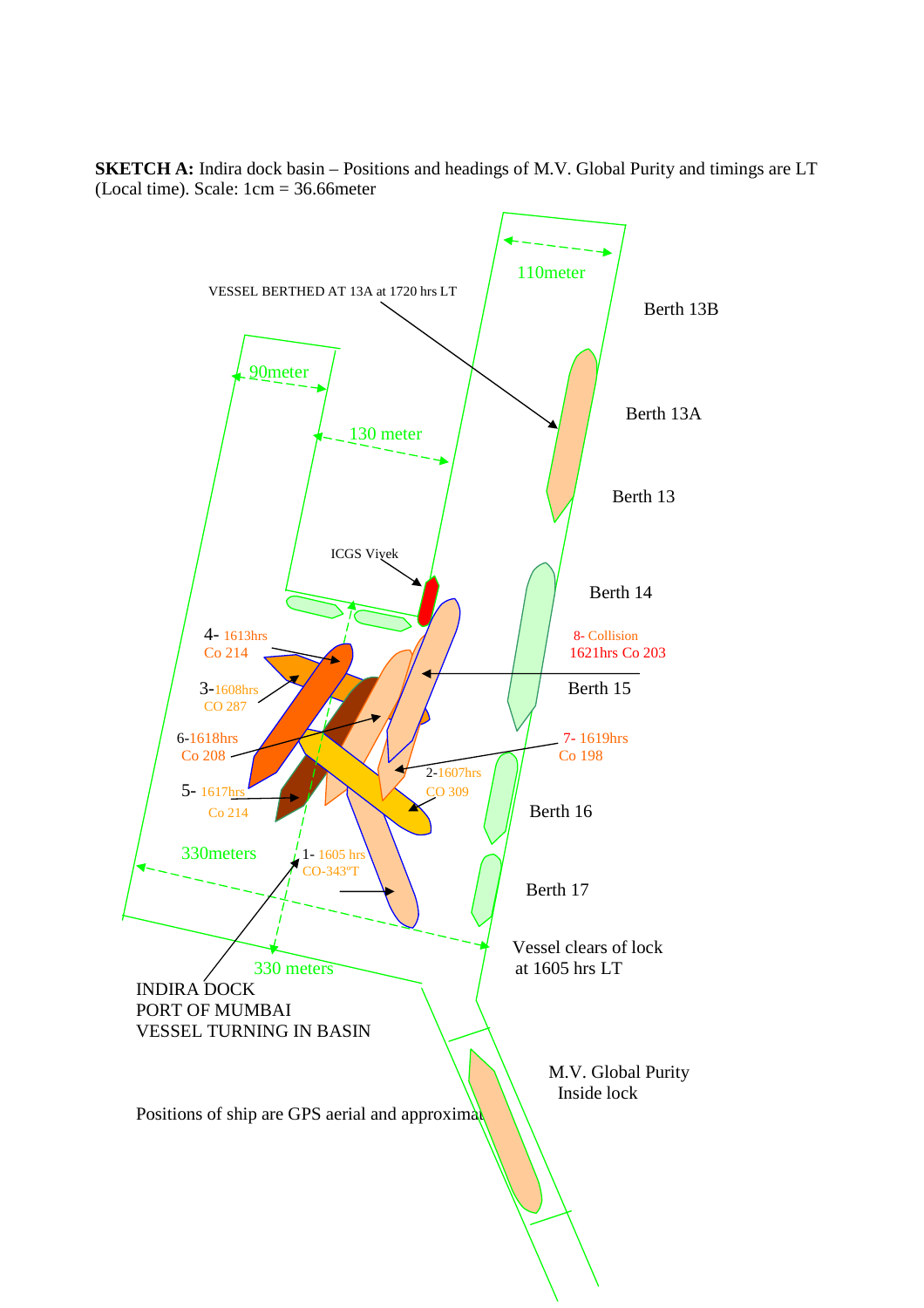## **Causal Factors**

- It is observed that all was well and under control till 1617 LT, 4 minutes before collision. The vessel was almost in the centre of the turning basin, the minimum clearance at stern being about 66 meters. The vessel had almost completed the turn and she was steady on a course of 214ºT with sternway of 0.06 knots i.e.1.85 meters per minute, almost stationary.
- Here the vessel was not aligned appropriately; leaving equal areas on both sides so as to pass centre of narrow passage towards her designated berth 13A with assistance of tugs.
- Stern speed continued increasing after 1617hrs. The sternway was 60meters per minute at 1619LT and 28meters per minute at 1621hrs, the time of collision.
- From 1617hrs 1621hrs there was inapt maneuvering when the astern speed of the vessel progressively increased and aft clearances reduced. The vessel was not aligned properly in the turning basin before starting to move astern in narrow passage.
- Pilot attempted to align the vessel while also making sternway instead of positioning the vessel in the turning basin. This reflected hasty approach for berthing the vessel. There was lack coordination between pilot and tug Masters.
- There was a space of at least 70 meters available between berth10 and berth 15 for the vessel to transit which was sufficient to pass, provided that appropriate maneuvers were made.
- The course at the time of collision was 203° T whereas she should have been steering 193° T to remain parallel to jetties in center of narrow passage.
- Forward tugs were made fast at 1618hrs, three minutes before collision where as the vessel had completed turn by 1613 hrs and was on heading 214º T.
- Berthing master did not brief Bridge team prior to vessel was underway from locks, in regards to execution of this berthing operation.
- All four tugs were operating under instructions from berthing master and they communicated among themselves in local language, not understood by bridge team of MV Global Purity.
- There is a possibility that pilot's communication with tugs in regards to pulling/pushing the vessel could have lead to misunderstandings and was a contributory factor to the casualty.
- Cross-checking of individual human decisions was neglected. The intentions of a pilot were not understood by the vessel's navigational staff.
- Master, over relied on actions of pilot and left navigational responsibility to his entire judgment without adequate monitoring the situation and therefore was unable to interfere with actions of pilot. This was also due to lack of verbal communication between them. The Master being the sole in-charge of the vessel did not exercise his authority.
- Passage plan did not mention the maneuvers and speeds at each stage and the turn to be organized in the turning basin. It was with insufficient information and was not referred to Berthing Master.
- The duties and responsibilities of each individual of Bridge team when vessel is navigating in narrow channel, restricted waters and with pilot on board were not clearly defined in the SMS procedures.
- The OOW was diligent with regard to his duties to ensure that the pilot's orders were properly followed, but did not monitor the pilot's inappropriate activities and advise the Master of same.
- The vessel was fully loaded to draft of about 8.80 meter and required greater force of pull or pushes to have a good control on the vessel. To control the vessel the power of tugs played important role. As the tugs failed to control the vessel and resulted in collision, showed that the pull on vessel or the angle of pull was inappropriate.
- Efforts were not made to reduce the impact of collision by use of anchor or fenders.
- Appropriate risk assessment for this critical movement was not carried out which involved passing too close to a vessel having her ship side plates cut open.